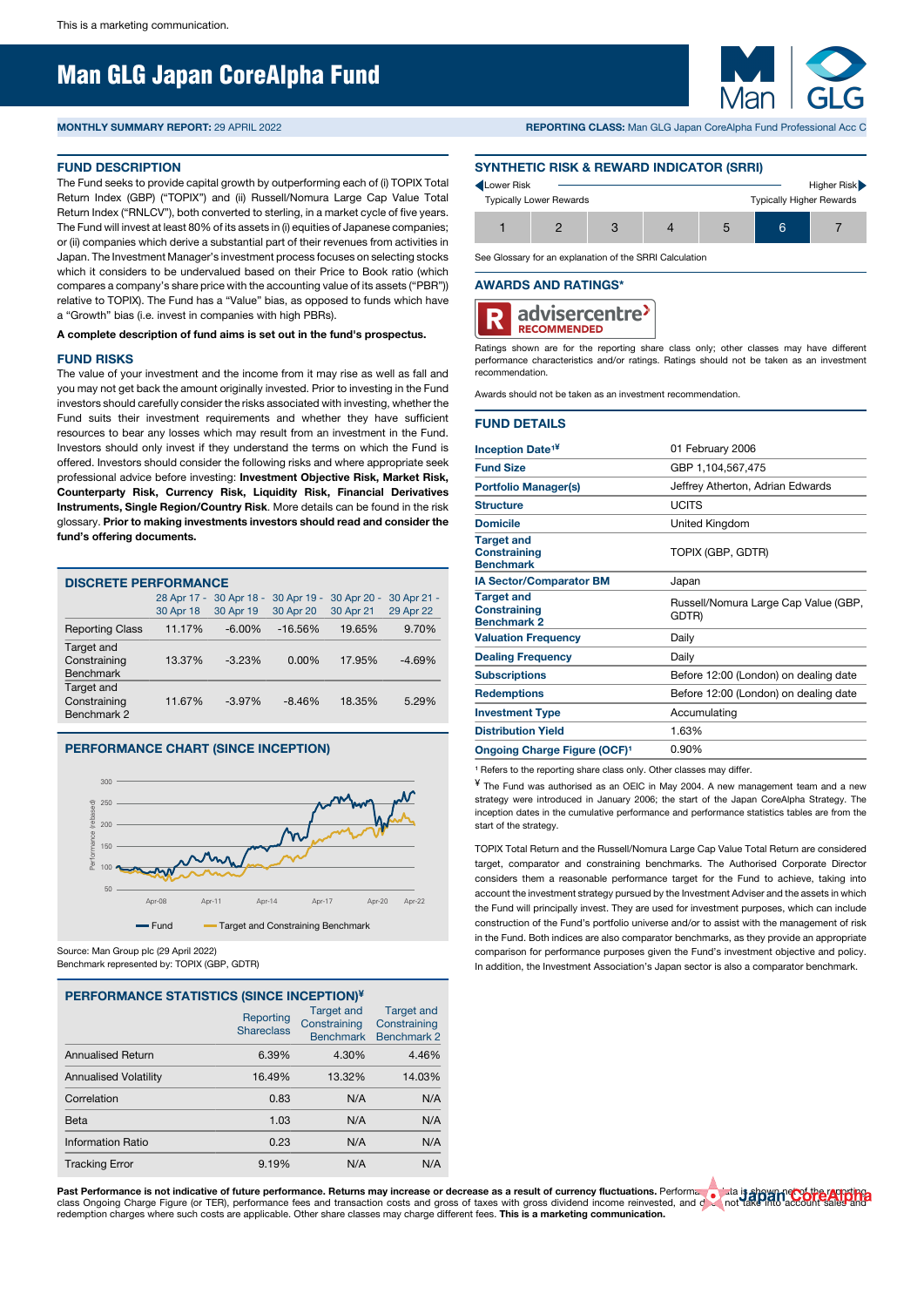

**MONTHLY SUMMARY REPORT:** 29 APRIL 2022 **REPORTING CLASS:** Man GLG Japan CoreAlpha Fund Professional Acc C

| <b>CUMULATIVE PERFORMANCE</b> |             |          |                                                  |                                     |                               |                |  |  |  |
|-------------------------------|-------------|----------|--------------------------------------------------|-------------------------------------|-------------------------------|----------------|--|--|--|
|                               | <b>Fund</b> |          | <b>Target and</b><br>Constraining<br>Benchmark 2 | <b>Comparator Sector</b><br>Average | <b>Comparator Sector Rank</b> | Quartile       |  |  |  |
| 1 Month                       | $-1.90\%$   | $-4.11%$ | $-2.54%$                                         | $-4.55%$                            | 4/69                          |                |  |  |  |
| 3 Months                      | $-0.05%$    | $-3.67%$ | $-0.45%$                                         | $-4.73%$                            | 5/69                          |                |  |  |  |
| 6 Months                      | 4.48%       | $-7.58%$ | 1.63%                                            | $-10.37%$                           | 1/68                          |                |  |  |  |
| <b>YTD</b>                    | 5.56%       | $-7.51%$ | 2.48%                                            | $-10.12%$                           | 1/68                          |                |  |  |  |
| 1 Year                        | 9.70%       | $-4.69%$ | 5.29%                                            | $-7.09%$                            | 1/68                          |                |  |  |  |
| 3 Years                       | 9.51%       | 12.42%   | 14.07%                                           | 12.72%                              | 43/68                         | 3              |  |  |  |
| 5 Years                       | 14.44%      | 23.33%   | 22.34%                                           | 24.81%                              | 53/63                         | $\overline{4}$ |  |  |  |
| Since Inception <sup>¥</sup>  | 173.55%     | 98.27%   | 103.07%                                          | 80.42%                              | 1/28                          |                |  |  |  |

## **EXPOSURE AND RISK ANALYSIS**

| <b>HEADLINE EQUITY EXPOSURE</b> |        |
|---------------------------------|--------|
| No of positions                 | 52     |
| <b>Active Share</b>             | 72.60% |



# **TOP ACTIVE EQUITY POSITIONS^** Top 5 Overweights **Relative**<br>
Top 5 Overweights **Relative Exposure** MITSUBISHI ESTATE CO LTD 4.62% PANASONIC HOLDINGS CORP 3.46% NOMURA HOLDINGS INC 3.17% SUBARU CORP 3.07% KIRIN HOLDINGS CO LTD 2.78% Top 5 Underweights **Relative**<br> **The Superversion of the Contract of Contract of Contract of Contract of Contract of Contract of Contract of Contract of Contract of Contract of Contract of Contract of Contract of Contract o** Exposure SONY GROUP CORPORATION  $-2.69\%$ KEYENCE CORPORATION **A SECURE 2018** -1.83% TOKYO ELECTRON LIMITED 41.35% RECRUIT HOLDINGS CO LTD 41.33% NINTENDO CO LTD -1.29%

# **POSITION CONCENTRATION**

| Top 10 | 37.13% |
|--------|--------|
| Top 20 | 60.71% |
| Top 30 | 77.39% |



# **INDUSTRY EQUITY OVERWEIGHT/UNDERWEIGHTS**

| <b>Top 5 Overweights</b>        | Relative<br><b>Exposure</b> |
|---------------------------------|-----------------------------|
| <b>Transportation Equipment</b> | 11.24%                      |
| <b>Real Estate</b>              | 5.59%                       |
| <b>Banks</b>                    | 3.65%                       |
| <b>Securities</b>               | 3.48%                       |
| Machinery                       | 2.85%                       |
|                                 | Relative                    |
| <b>Top 5 Underweights</b>       | <b>Exposure</b>             |
| <b>Electric Appliances</b>      | $-9.02%$                    |
| Services                        | $-5.50%$                    |
| Information & Communication     | $-4.97%$                    |
| <b>Land Transportation</b>      | $-3.02%$                    |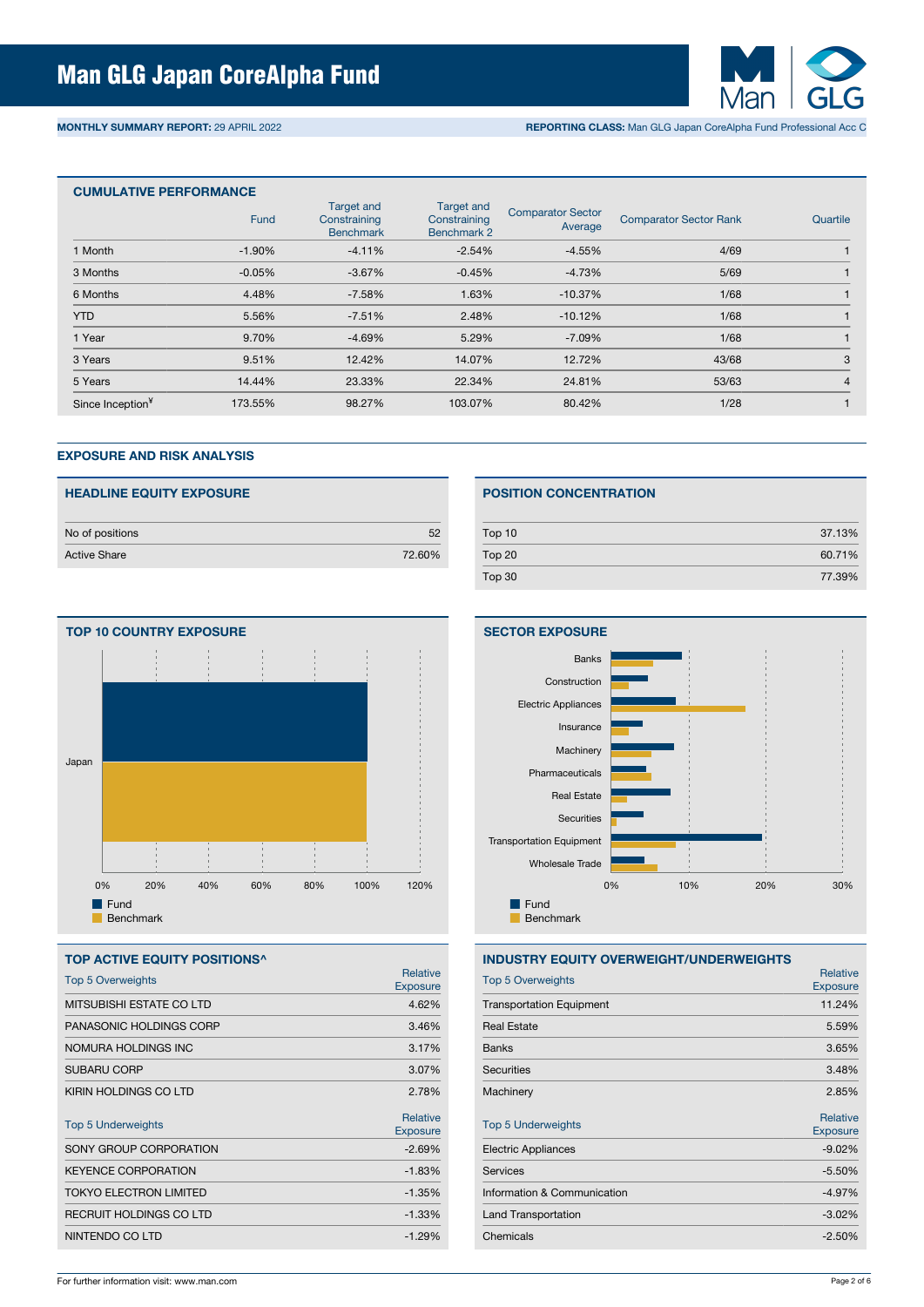

# **MONTHLY SUMMARY REPORT:** 29 APRIL 2022 **REPORTING CLASS:** Man GLG Japan CoreAlpha Fund Professional Acc C

| <b>TOP 10 EQUITY HOLDINGS^</b>      |       |
|-------------------------------------|-------|
| <b>Company Name</b>                 | Fund  |
| TOYOTA MOTOR CORPORATION            | 5.29% |
| MITSUBISHI ESTATE CO LTD            | 5.08% |
| PANASONIC HOLDINGS CORP             | 3.94% |
| <b>HONDA MOTOR CO LTD</b>           | 3.67% |
| NOMURA HOLDINGS INC                 | 3.47% |
| <b>SUMITOMO MITSUI FINANCIAL GR</b> | 3.29% |
| TAKEDA PHARMACEUTICAL CO LTD        | 3.28% |
| <b>SUBARU CORP</b>                  | 3.28% |
| KIRIN HOLDINGS CO LTD               | 3.06% |
| KOMATSU LTD                         | 3.01% |

#### **EQUITY EXPOSURE BY MARKET CAP**

|                  | Fund   | <b>Relative</b> |
|------------------|--------|-----------------|
| $$50Br +$        | 13.61% | $-9.82%$        |
| \$10Bn - \$50Bn  | 63.74% | 21.16%          |
| \$2Bn - \$10Bn   | 22.42% | 0.47%           |
| \$0.25Bn - \$2Bn | 0.27%  | $-10.06%$       |
| $$0 - $0.25Bn$   | 0.04%  | $-1.67%$        |

|      | <b>HISTORICAL PERFORMANCE</b> |           |           |          |                          |          |                          |          |            |           |            |          |            |
|------|-------------------------------|-----------|-----------|----------|--------------------------|----------|--------------------------|----------|------------|-----------|------------|----------|------------|
|      | Jan                           | Feb       | Mar       | Apr      | May                      | Jun      | Jul                      | Aug      | <b>Sep</b> | Oct       | <b>Nov</b> | Dec      | <b>YTD</b> |
| 2006 | $\overline{\phantom{a}}$      | 0.35%     | 2.94%     | 0.97%    | $-7.00%$                 | $-0.26%$ | $-0.84%$                 | 0.13%    | $-0.13%$   | $-0.76%$  | $-1.59%$   | 2.64%    | $-3.82%$   |
| 2007 | $-0.03%$                      | 5.31%     | $-0.62%$  | $-4.29%$ | 1.80%                    | $-2.99%$ | $-4.39%$                 | $-1.29%$ | $-1.37%$   | $-0.96%$  | 1.23%      | 3.09%    | $-4.88%$   |
| 2008 | $-2.41%$                      | 1.78%     | $-3.32%$  | 12.00%   | 0.20%                    | $-8.88%$ | 1.04%                    | 3.22%    | $-3.28%$   | $-10.17%$ | 4.69%      | 14.29%   | 6.46%      |
| 2009 | $-1.58%$                      | $-12.26%$ | 8.31%     | 12.38%   | 1.58%                    | 2.53%    | 3.58%                    | 6.16%    | $-2.05%$   | $-6.13%$  | $-0.86%$   | 0.43%    | 10.20%     |
| 2010 | 5.48%                         | 6.68%     | 5.88%     | $-0.42%$ | $-2.90%$                 | $-4.53%$ | 0.09%                    | $-2.53%$ | $-0.97%$   | 2.56%     | 5.75%      | 8.58%    | 25.13%     |
| 2011 | $-2.79%$                      | 4.29%     | $-9.69%$  | $-4.90%$ | 0.91%                    | 5.16%    | 0.50%                    | $-8.43%$ | 3.84%      | $-1.47%$  | $-4.86%$   | 1.38%    | $-16.08%$  |
| 2012 | 2.89%                         | 8.27%     | $-0.62%$  | $-8.78%$ | $-8.40%$                 | 7.75%    | $-6.15%$                 | $-3.91%$ | 2.61%      | $-0.07%$  | $-0.59%$   | 10.37%   | 1.12%      |
| 2013 | 8.35%                         | 6.36%     | 5.23%     | 4.47%    | $-0.58%$                 | 3.41%    | 1.22%                    | $-4.28%$ | 3.40%      | $-1.13%$  | 1.71%      | 1.03%    | 32.57%     |
| 2014 | $-2.68%$                      | $-0.29%$  | $-1.72%$  | $-3.57%$ | 4.61%                    | 3.46%    | 0.19%                    | $-0.37%$ | 1.21%      | $-1.01%$  | 2.79%      | $-1.18%$ | 1.11%      |
| 2015 | 3.20%                         | 8.07%     | 5.74%     | 3.57%    | 3.30%                    | $-5.51%$ | 0.92%                    | $-3.12%$ | $-8.32%$   | 9.42%     | 0.23%      | 0.86%    | 18.21%     |
| 2016 | $-6.19%$                      | $-3.55%$  | 2.22%     | 2.93%    | $-1.14%$                 | 1.07%    | 11.31%                   | 8.77%    | $-0.13%$   | 10.43%    | 0.55%      | 3.70%    | 32.43%     |
| 2017 | 2.81%                         | 2.73%     | $-2.49%$  | $-2.95%$ | 0.18%                    | 1.93%    | 0.69%                    | 0.57%    | $-0.85%$   | 4.79%     | 0.33%      | 2.88%    | 10.81%     |
| 2018 | $-0.37%$                      | 0.05%     | $-5.08%$  | 5.96%    | $-1.53%$                 | $-2.19%$ | 1.91%                    | 0.86%    | 3.29%      | $-4.63%$  | $-0.81%$   | $-6.69%$ | $-9.49%$   |
| 2019 | 5.24%                         | $-3.05%$  | 0.46%     | 1.59%    | $-3.53%$                 | 3.77%    | 0.61%                    | $-2.67%$ | 4.79%      | $-0.93%$  | 1.87%      | $-0.49%$ | 7.46%      |
| 2020 | $-3.63%$                      | $-9.85%$  | $-11.30%$ | 4.93%    | 5.43%                    | $-3.44%$ | $-12.58%$                | 9.95%    | $-1.03%$   | $-2.77%$  | 9.33%      | 3.32%    | $-13.99%$  |
| 2021 | 0.44%                         | 8.54%     | 6.19%     | $-2.83%$ | 3.25%                    | 0.38%    | $-1.46%$                 | 2.41%    | 6.22%      | $-5.50%$  | $-2.51%$   | 1.53%    | 16.90%     |
| 2022 | 5.61%                         | 0.82%     | 1.06%     | $-1.90%$ | $\overline{\phantom{a}}$ |          | $\overline{\phantom{a}}$ |          |            |           |            |          | 5.56%      |

| <b>NAV TABLE</b> |            |       |           |        |              |                           |                              |                  |                           |            |                    |
|------------------|------------|-------|-----------|--------|--------------|---------------------------|------------------------------|------------------|---------------------------|------------|--------------------|
| Class            | <b>NAV</b> | 2019  | 2020      | 2021   | <b>ISIN</b>  | Minimum<br><b>Initial</b> | <b>Minimum</b><br>Additional | Entry<br>Charge‡ | Redemption<br>Fee (Up to) | <b>OCF</b> | Performance<br>Fee |
| C GBP            | 195.70     | 7.46% | $-13.99%$ | 16.90% | GB00B0119B50 | 500,000                   | 000,                         | N/A              | N/A                       | 0.90%      | N/A                |
| A GBP            | 169.00     | 6.65% | $-14.63%$ | 16.05% | GB00B0119933 | 500,000                   | 250                          | N/A              | N/A                       | 1.65%      | N/A                |
| <b>B GBP</b>     | 214.10     | 6.67% | $-14.66%$ | 16.04% | GB00B3F46Y30 | 500,000                   | 250                          | N/A              | N/A                       | 1.65%      | N/A                |
| D GBP            | 236.70     | 7.49% | $-13.97%$ | 16.89% | GB00B3F47512 | 500.000                   | 000,                         | N/A              | N/A                       | 0.90%      | N/A                |

**\***Awards and/or ratings should not be construed as an endorsement of any Man Group company nor or of their products or services. Please refer to the websites of the sponsors/ issuers for information regarding the criteria on which the awards/ratings are determined.

**†**Please refer to the Fund's prospectus for further details.

**^**The organisations and/or financial instruments mentioned are for reference purposes only. The content of this material should not be construed as a recommendation for their purchase or sale.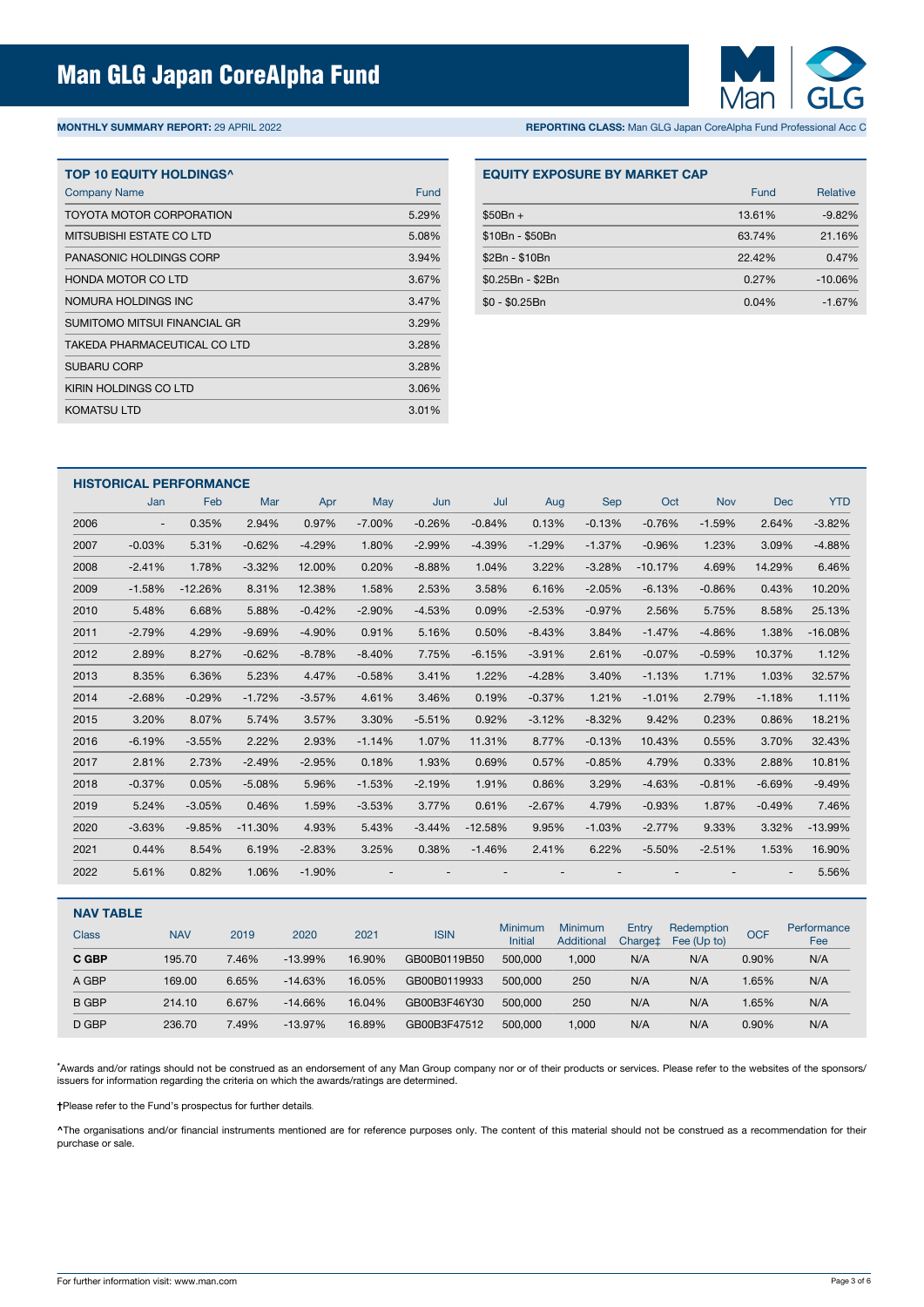# Man GLG Japan CoreAlpha Fund



#### **GLOSSARY**

Active Share **Active share is a measure of the percentage of stock holdings in a manager's portfolio that differ from the reference index.** 

| <b>Annualised Return</b>                    | An annualised total return is an average amount of money earned by an investment each year over a given time period. It is calculated to show<br>what an investor would earn over a period of time if the annual return was compounded.                                                                                                                                                                                                                                                                                                                                          |
|---------------------------------------------|----------------------------------------------------------------------------------------------------------------------------------------------------------------------------------------------------------------------------------------------------------------------------------------------------------------------------------------------------------------------------------------------------------------------------------------------------------------------------------------------------------------------------------------------------------------------------------|
| <b>Annualised Volatility</b>                | Volatility is the rate and extent at which the price of a portfolio, security or index, moves up and down. If the price swings up and down with<br>large movements, it has high volatility. If the price moves more slowly and to a lesser extent, it has lower volatility. It is used as a measure of<br>the riskiness of an investment. Annualised volatility is an average annual amount of volatility over a given time period.                                                                                                                                              |
| Beta                                        | A measure of how sensitive an investment portfolio is to market movements. The sign of the beta $(+/-)$ indicates whether, on average, the<br>portfolio's returns move in line with (+), or in the opposite direction (-), to the market. The market has a beta of 1. If the portfolio has a beta of<br>less (more) than 1, it means that the security is theoretically less (more) volatile than the market.                                                                                                                                                                    |
| <b>Comparator Benchmark</b>                 | An index or similar factor against which a fund manager invites investors to compare a fund's performance.                                                                                                                                                                                                                                                                                                                                                                                                                                                                       |
| <b>Constraining Benchmark</b>               | An index or similar factor that fund managers use to limit or constrain how they construct a fund's portfolio. By the default this is also a<br>comparator benchmark.                                                                                                                                                                                                                                                                                                                                                                                                            |
| Correlation                                 | A measure of the interdependence or strength of the relationship between two investments. A correlation of 1 means that the two investments<br>are perfectly synchronised, -1 implies that they move in symmetrically opposite directions and 0 means no relationship between them.                                                                                                                                                                                                                                                                                              |
| <b>Distribution Yield</b>                   | The distribution yield reflects the amounts that may be expected to be distributed over the next twelve months as a percentage of the fund's<br>net asset value per share as at the date shown, and may be estimated. It does not include any initial charge and investors may be subject to<br>tax on distributions.                                                                                                                                                                                                                                                            |
| <b>Entry Charge</b>                         | The entry charge shown is a maximum figure and in some cases you might pay less. Please refer to your financial advisor or the distributor for<br>the actual charges.                                                                                                                                                                                                                                                                                                                                                                                                            |
| Exposure                                    | This refers to the part of a portfolio that is subject to the price movements of a specific security, sector, market or economic variable. It is<br>typically expressed as a percentage of the total portfolio, e.g. the portfolio has 10% exposure to the mining sector.                                                                                                                                                                                                                                                                                                        |
| <b>Information Ratio</b>                    | A ratio of portfolio returns above the excess returns of a benchmark (usually an index) to the volatility of those returns. The ratio measures a<br>portfolio manager's ability to generate excess returns relative to a benchmark. Volatility is measured using tracking error.                                                                                                                                                                                                                                                                                                 |
| <b>Market Cap</b>                           | The market value of a company's outstanding shares. The micro dollar market capitalisation is from 0 to \$500m, the small dollar market<br>capitalisation is from \$500m to \$2.5bn, the mid dollar market capitalisation is from \$2.5bn to \$5bn, the large dollar market capitalisation is from<br>\$5bn to \$12.5bn and the mega dollar market capitalisation is \$12.5bn and above.                                                                                                                                                                                         |
| <b>NAV</b>                                  | The Net Asset Value (NAV) represents the value per share. It is calculated by dividing the total net asset value of the fund (the value of the<br>fund's assets less its liabilities) by the number of shares outstanding.                                                                                                                                                                                                                                                                                                                                                       |
|                                             | Ongoing Charge Figure (OCF) The OCF is estimated and based on expenses and may vary from year to year. It includes management fees but excludes performance fees<br>(where applicable) and portfolio transaction costs, except in the case of an entry/exit charge paid by the Fund when buying or selling units in<br>another sub-fund. The charges you pay are used to pay the costs of running the Fund, including the costs of marketing and distributing it.<br>These charges reduce the potential growth of your investment.                                               |
| Overweight/Underweight                      | Refers to a fund's position in line with its chosen reference index. Overweight means a fund holds more of a certain security than the reference<br>index and underweight means a fund holds less of a certain security compared to its reference index.                                                                                                                                                                                                                                                                                                                         |
| Performance Fee                             | The payment made to an Investment Manager if certain performance levels are achieved (often over and above any levels set out in the<br>investment objective) within a set time period. Please refer to the fund's prospectus for a complete description.                                                                                                                                                                                                                                                                                                                        |
| <b>Position Concentration</b>               | The proportion of a portfolio's net asset value represented by the largest (e.g. 5/10/20) positions.                                                                                                                                                                                                                                                                                                                                                                                                                                                                             |
| <b>Quartile Ranking</b>                     | Quartile rankings are a measure of how well a fund has performed against a group of similarly categorised funds. The rankings range from 1<br>to 4, with 1 representing the fund's performance being in the top 25% of funds in its sector.                                                                                                                                                                                                                                                                                                                                      |
| <b>Redemption Fee</b>                       | This is the maximum amount by which your investment may be reduced prior to the proceeds being paid out.                                                                                                                                                                                                                                                                                                                                                                                                                                                                         |
| Sector (i)                                  | A sector is an area of the economy in which businesses share the same or a related product or service. It can also be thought of as an industry<br>or market that shares common operating characteristics. Dividing an economy into different pieces allows for more in-depth analysis of the<br>economy as a whole.                                                                                                                                                                                                                                                             |
| Sector (ii)                                 | A peer group of funds which have a similar investment objective or invest in the same type of assets. These are organised by independent<br>companies such as the Investment Association in the UK. The average performance of a sector is often used to compare with the performance<br>or an individual fund in the sector.                                                                                                                                                                                                                                                    |
| <b>Sharpe Ratio</b>                         | The Sharpe Ratio is a measure for calculating risk-adjusted return, and has become the industry standard for such calculations. The Sharpe<br>Ratio is the average return earned in excess of the risk-free rate per unit of volatility or total risk. The higher the ratio the better, with a number<br>greater than 1 usually considered good, a number greater than 2 considered very good and a ratio of 3 or higher considered excellent. As it is<br>an absolute measure of risk-adjusted return, negative Sharpe Ratios can be misleading and are therefore shown as N/A. |
| Synthetic Risk & Reward<br>Indicator (SRRI) | Featured on the Key Investor Information Document (KIID), the SRRI is a measure of the overall risk and reward profile of a fund. Funds are<br>categorised on a scale from 1 to 7 where 1 is the lowest risk and 7 is the highest. Typically, the SRRI is derived from the volatility of past returns<br>over a 5-year period. Investors should be aware the indicator is based on historical data and may not be a reliable indication of the future risk<br>profile of the Fund. The lowest category does not mean risk free.                                                  |
| <b>Target Benchmark</b>                     | An index or similar factor that is part of a target a fund manager has set for a fund's performance to match or exceed (including anything used<br>for performance fee calculation). By default this is also a comparator.                                                                                                                                                                                                                                                                                                                                                       |
| <b>Tracking Error</b>                       | Tracking error is a measure of the divergence between a portfolio's returns and the benchmark or index against which it is managed.                                                                                                                                                                                                                                                                                                                                                                                                                                              |
| YTD                                         | Year-to-date.                                                                                                                                                                                                                                                                                                                                                                                                                                                                                                                                                                    |
|                                             |                                                                                                                                                                                                                                                                                                                                                                                                                                                                                                                                                                                  |

#### **RISK GLOSSARY**

**Investment Objective Risk** - There is no guarantee that the Fund will achieve its investment objective.

**Market Risk** - The Fund is subject to normal market fluctuations and the risks associated with investing in international securities markets. Therefore, the value of your investment and the income from it may rise as well as fall and you may not get back the amount originally invested.

**Counterparty Risk** - The Fund will be exposed to credit risk on counterparties with which it trades in relation to on-exchange traded instruments such as futures and options and where applicable, 'over-the-counter' ("OTC","non-exchange") transactions. OTC instruments may also be less liquid and are not afforded the same protections that may apply to participants trading instruments on an organised exchange.

**Currency Risk** - The value of investments designated in another currency may rise and fall due to exchange rate fluctuations. Adverse movements in currency exchange rates may result in a decrease in return and a loss of capital. It may not be possible or practicable to successfully hedge against the currency risk exposure in all circumstances.

**Liquidity Risk** - The Fund may make investments or hold trading positions in markets that are volatile and which may become illiquid. Timely and cost efficient sale of trading positions can be impaired by decreased trading volume and/or increased price volatility.

**Financial Derivatives Instruments** - The Fund may invest in financial derivative instruments ("FDI") (instruments whose prices are dependent on one or more underlying asset) typically for hedging purposes. The use of FDI involves additional risks such as high sensitivity to price movements of the asset on which it is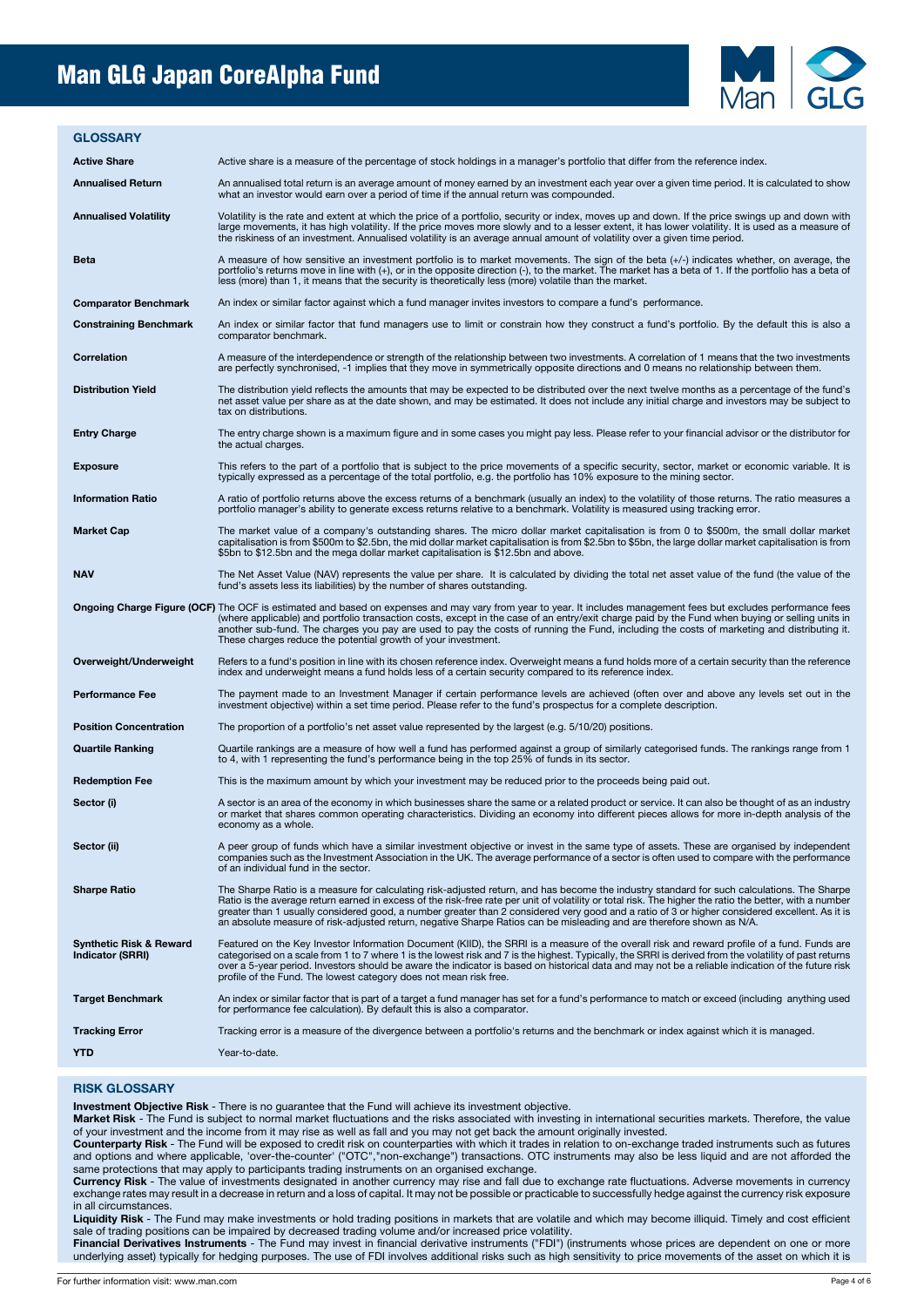

based. The use of FDI may multiply the gains or losses.

**Single Region/Country Risk** - The Fund is a specialist country-specific or geographic regional fund, the investment carries greater risk than a more internationally diversified portfolio.

**A complete description of risks is set out in the Fund's prospectus.**